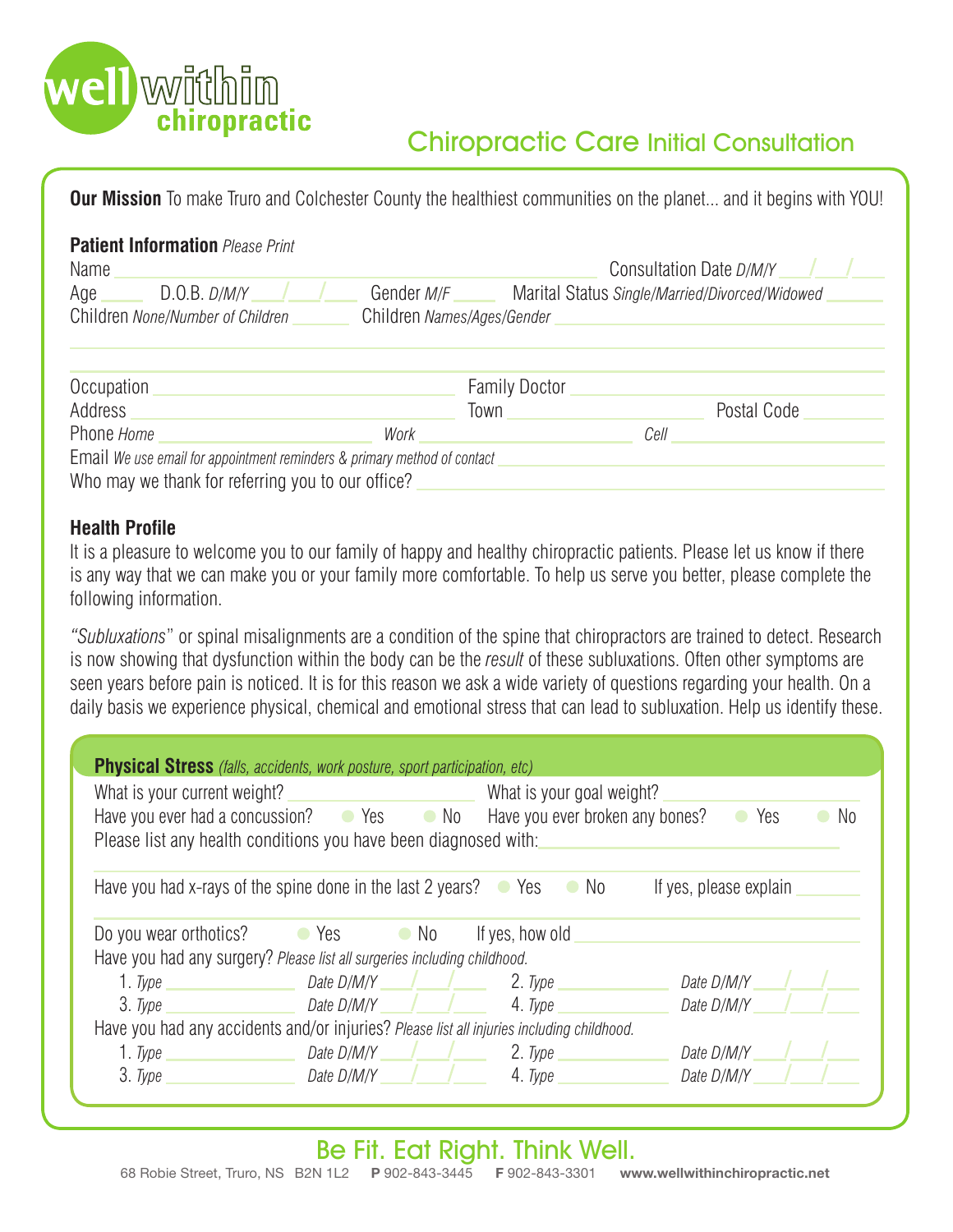

# Chiropractic Care Initial Consultation 2/5

| <b>Chemical Stress</b> (smoking, unhealthy foods, missed meals, don't drink enough water, alcohol, drugs, etc)                                                                                                                                                                                                                                                                                                                                               |                                                                   |                                                                                             |              |  |  |  |
|--------------------------------------------------------------------------------------------------------------------------------------------------------------------------------------------------------------------------------------------------------------------------------------------------------------------------------------------------------------------------------------------------------------------------------------------------------------|-------------------------------------------------------------------|---------------------------------------------------------------------------------------------|--------------|--|--|--|
|                                                                                                                                                                                                                                                                                                                                                                                                                                                              | Do you smoke? $\bullet$ Yes $\bullet$ No If yes, how many per day |                                                                                             |              |  |  |  |
| How much alcohol do you drink per day?                                                                                                                                                                                                                                                                                                                                                                                                                       |                                                                   |                                                                                             |              |  |  |  |
|                                                                                                                                                                                                                                                                                                                                                                                                                                                              |                                                                   | Are you currently participating in any medical research studies? $\bullet$ Yes $\bullet$ No |              |  |  |  |
|                                                                                                                                                                                                                                                                                                                                                                                                                                                              | Please list any medications you are taking and for what condition |                                                                                             |              |  |  |  |
| <u>1. _________________</u>                                                                                                                                                                                                                                                                                                                                                                                                                                  |                                                                   | Condition 2.                                                                                | Condition    |  |  |  |
| 3.<br>$\label{eq:2.1} \frac{1}{\sqrt{2}}\left(\frac{1}{\sqrt{2}}\right)^{2} \left(\frac{1}{\sqrt{2}}\right)^{2} \left(\frac{1}{\sqrt{2}}\right)^{2} \left(\frac{1}{\sqrt{2}}\right)^{2} \left(\frac{1}{\sqrt{2}}\right)^{2} \left(\frac{1}{\sqrt{2}}\right)^{2} \left(\frac{1}{\sqrt{2}}\right)^{2} \left(\frac{1}{\sqrt{2}}\right)^{2} \left(\frac{1}{\sqrt{2}}\right)^{2} \left(\frac{1}{\sqrt{2}}\right)^{2} \left(\frac{1}{\sqrt{2}}\right)^{2} \left(\$ | Condition                                                         |                                                                                             | Condition    |  |  |  |
| Please list all supplements, minerals, vitamins and what brand they are                                                                                                                                                                                                                                                                                                                                                                                      |                                                                   |                                                                                             |              |  |  |  |
|                                                                                                                                                                                                                                                                                                                                                                                                                                                              | Brand ______                                                      |                                                                                             | <b>Brand</b> |  |  |  |
| 3.                                                                                                                                                                                                                                                                                                                                                                                                                                                           | Brand                                                             |                                                                                             | <b>Brand</b> |  |  |  |
|                                                                                                                                                                                                                                                                                                                                                                                                                                                              |                                                                   |                                                                                             |              |  |  |  |

| <b>Emotional Stress</b> (self-esteem, relationships, work, etc)                |                |   |                |   |                 |                |   |                |                       |
|--------------------------------------------------------------------------------|----------------|---|----------------|---|-----------------|----------------|---|----------------|-----------------------|
| Sleep Please rate your stress level by marking an X in the appropriate circle. |                |   |                |   |                 |                |   |                |                       |
| No stress                                                                      |                |   |                |   |                 |                |   | Extreme stress |                       |
|                                                                                | $\overline{2}$ | 3 | 4              | 5 | $6\phantom{.}6$ |                | 8 | 9              | 10                    |
| Mindset                                                                        |                |   |                |   |                 |                |   |                |                       |
| No stress                                                                      |                |   |                |   |                 |                |   |                | <b>Extreme stress</b> |
|                                                                                | $\overline{2}$ | 3 | $\overline{4}$ | 5 | $6\phantom{1}$  | 7              | 8 | 9              | 10                    |
| Personal relationships                                                         |                |   |                |   |                 |                |   |                |                       |
| No stress                                                                      |                |   |                |   |                 |                |   |                | Extreme stress        |
|                                                                                | $\overline{2}$ | 3 | 4              | 5 | $6\phantom{1}$  | 7              | 8 | 9              | 10                    |
| Occupational                                                                   |                |   |                |   |                 |                |   |                |                       |
| No stress                                                                      |                |   |                |   |                 |                |   |                | Extreme stress        |
|                                                                                | $\overline{2}$ | 3 | $\overline{4}$ | 5 | $6\phantom{1}$  | $\overline{7}$ | 8 | 9              | 10                    |
| <b>Finances</b>                                                                |                |   |                |   |                 |                |   |                |                       |
| No stress                                                                      |                |   |                |   |                 |                |   |                | <b>Extreme stress</b> |
|                                                                                | $\overline{2}$ | 3 | 4              | 5 | $6\phantom{1}6$ | 7              | 8 | 9              | 10                    |
|                                                                                |                |   |                |   |                 |                |   |                |                       |

### **Consultation**

| Reason for seeking Chiropractic care?                                |                     |            |              |       |  |  |
|----------------------------------------------------------------------|---------------------|------------|--------------|-------|--|--|
| Is this problem: $\bullet$ Occasional<br>When did the problem begin? | Frequent            | • Constant | Intermittent | Other |  |  |
| Does the pain radiate? •• Yes                                        | • No If yes, where? |            |              |       |  |  |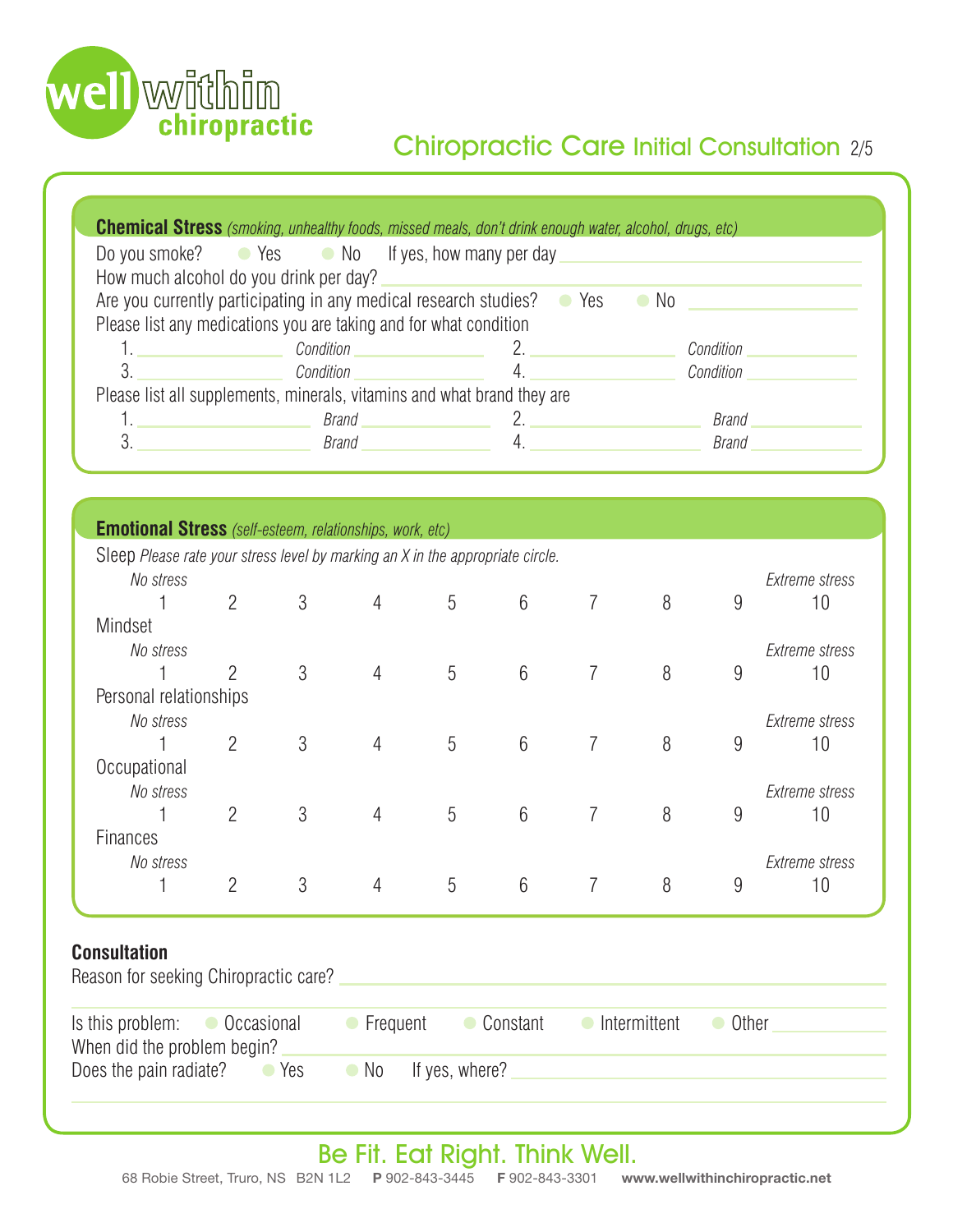

# Chiropractic Care Initial Consultation 3/5

| <b>Consultation</b> (cont.)<br>What makes it better?<br>What makes it worse?<br>Is this problem worse during a certain time of day?<br>$\bullet$ Yes<br>$\bullet$ No<br>If yes, when? $\qquad \qquad$<br>Other health professionals seen for this condition<br>Results with treatment<br>Is this condition interfering with your:<br>• Sleep • Leisure • Attitude • Hobbies • Other<br>● Work<br>Other health problems or conditions?<br>The manufacturer of the conditions of the conditions of the conditions of the conditions of the conditions of the conditions of the conditions of the conditions of the conditions of th |
|-----------------------------------------------------------------------------------------------------------------------------------------------------------------------------------------------------------------------------------------------------------------------------------------------------------------------------------------------------------------------------------------------------------------------------------------------------------------------------------------------------------------------------------------------------------------------------------------------------------------------------------|
| Please outline on the diagram the area of your discomfort.<br><i><sup>I</sup>llN</i><br>$\mathbb{U} \mathbb{U}$<br>WW<br>لسالسا<br>₩₩                                                                                                                                                                                                                                                                                                                                                                                                                                                                                             |
| <b>Family Health History</b><br>Please note any health problems (i.e. cancer, hereditary conditions, diabetes, heart disease, etc) that are present in:<br>Parents<br>Siblings<br>Does any member of your family suffer from the same condition?<br>If yes, whom?<br>Yes<br>$\bullet$ No<br>$\bullet$                                                                                                                                                                                                                                                                                                                             |
| Have your children ever had a spinal check-up?<br>If yes, where and when?<br>Yes<br>$\bullet$ No<br>$\bullet$                                                                                                                                                                                                                                                                                                                                                                                                                                                                                                                     |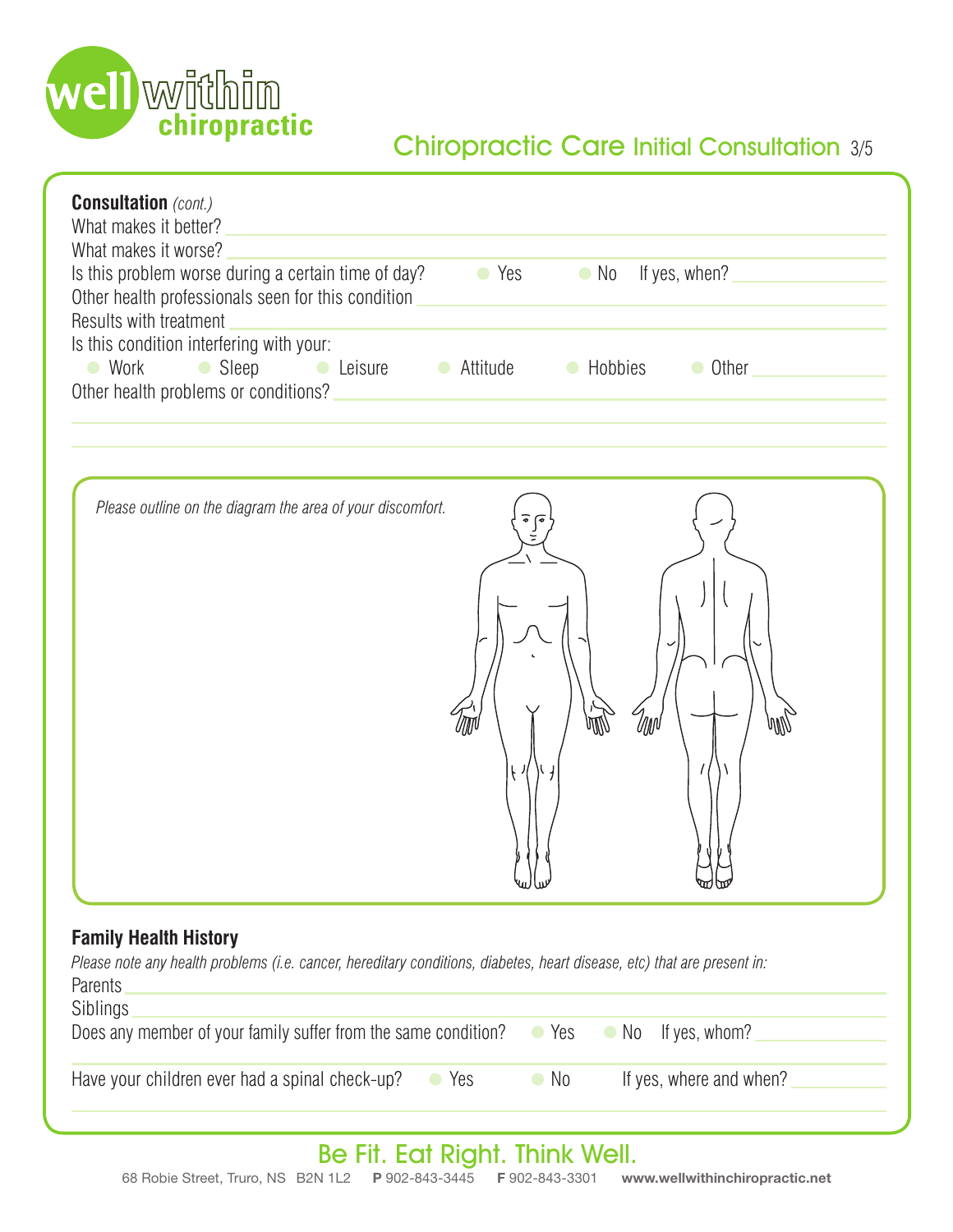

### **General Health History**

Below is a list of diseases which may seem unrelated to the purpose of your appointment. However, these questions must be answered carefully as these problems can affect your overall course of chiropractic care. *Please mark an X in the circles that apply to you in the PAST 6 MONTHS:*

| Any previous chiropractic care?<br>If yes, what is the Doctor's name                                                     | • Yes<br>$\bullet$ No                                                    | Approximate date of last visit D/M/Y                                       |                                                 |
|--------------------------------------------------------------------------------------------------------------------------|--------------------------------------------------------------------------|----------------------------------------------------------------------------|-------------------------------------------------|
| <b>Past Health History</b><br>Please list any hospitalizations and their reason (Other than surgeries listed in page 1). |                                                                          |                                                                            |                                                 |
| <b>Bladder Trouble</b>                                                                                                   | • Discoloured Urine                                                      | • Painful/Excessive Urination                                              |                                                 |
| • Menstrual Irregularity<br>• Prostate/Sexual Dysfunction<br><b>Genito-Urinary</b>                                       | • Menstrual Cramping                                                     | Vaginal Pain/Infections                                                    | • Breast Pain/Lumps                             |
| • Headaches<br><b>Male/Female</b>                                                                                        |                                                                          |                                                                            |                                                 |
| <b>General</b><br>• Fatigue                                                                                              | • Allergies                                                              | Loss of Sleep                                                              | • Fever                                         |
| <b>EENT</b><br>• Vision Problems<br>• Hearing Difficulty                                                                 | • Dental Problems<br>● Stuffed Nose                                      | Sore Throat<br>$\bullet$                                                   | • Ear Aches                                     |
| <b>Chest Pain</b><br>Irregular Heartbeat<br>● Stroke                                                                     | ● Short Breath<br>● Heart Problems                                       | • Blood Pressure Problems<br>Lung Problems/Congestion                      | • Ankle Swelling<br>Varicose Veins<br>$\bullet$ |
| $C-V-R$                                                                                                                  |                                                                          |                                                                            |                                                 |
| • Poor/Excessive Appetite<br>• Diarrhea<br>• Gall Bladder Problems                                                       | • Excessive Thirst<br>• Constipation<br>• Weight Trouble                 | • Frequent Nausea<br>• Hemorrhoids<br><b>Abdominal Cramps</b><br>$\bullet$ | • Vomiting<br>• Liver Problems                  |
| <b>Gastro-Intestinal</b>                                                                                                 |                                                                          |                                                                            |                                                 |
| Clow Back Pain<br>• Neck Pain<br><b>Joint Pain/Stiffness</b>                                                             | • Gas/Bloating after meals<br>• Black/Bloody Stool<br>• Walking Problems | • Pain between Shoulders<br>• Arm Pain<br>• Difficult Chewing/Clicking Jaw | • Heartburn<br>• Colitis<br>• General Stiffness |
| • Cold/Tingling Extremities<br><b>Musculo-Skeletal</b>                                                                   | ● Stress                                                                 |                                                                            |                                                 |
| <b>Nervous System</b><br>• Anxiety<br>• Forgetfulness                                                                    | • Numbness<br>• Confusion/Depression                                     | • Paralysis<br>Fainting                                                    | • Dizziness<br>Convulsions                      |
|                                                                                                                          |                                                                          |                                                                            |                                                 |